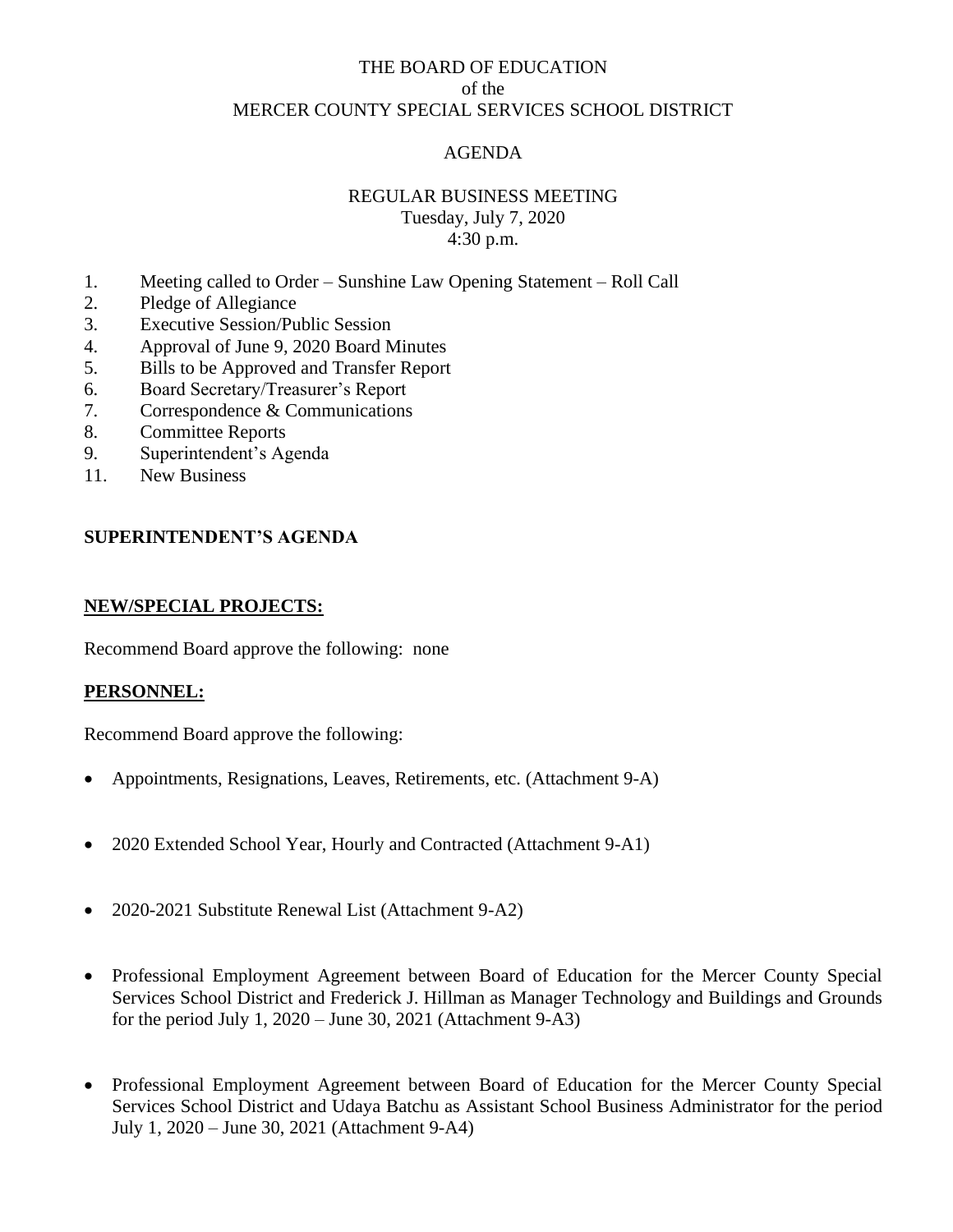AGENDA – MCSSSD July 7, 2020 Page 2

## **MISCELLANEOUS:**

Recommend Board approve the following:

- Heather Pyle as the Affirmative Action Officer for the District, at no cost to the District, effective July 1, 2020 - June 30, 2021
- Affirmative Action Team Members for the District, to conduct the needs assessment and develop a Comprehensive Equity Plan, at no cost to the District, effective July 1, 2020 – June 30, 2021
	- a. Heather Pyle, Affirmative Action Officer
	- b. Brian V. Bittings, Clara Bigos and Carline Mirthil, Team Members
- Organizational Chart, effective 07/01/2020 (Attachment 9-B)
- Continuation of Charlotte Danielson Group Model for Teacher, Therapist, Child Study Team and support staff evaluation per code N.J.A.C. 6A.10., effective: [07/01/2020 -](outlook-data-detector://13/) 06/30/2021
- Continuation of Stronge Leader Evaluation Model for Principals and Supervisors per code N.J.A.C. 6A.10., effective [07/01/2020 -](outlook-data-detector://13/) 06/30/2021
- Mercer County Technical School District & Mercer County Special Services School District Coronavirus (COVID-19) Action Plan and eLearning Plan – as of June 9, 2020 (Attachment 9-C)
- 2019-2020 New Jersey High School Voter Registration Law Annual Statement of Assurance (Attachment 9-D)
- Revised and/or New Policies, Regulations, or By-Laws First Reading (Attachment 9-E)

#### **BYLAWS** B0152 Board Officers

#### **POLICIES**

P5330 Administration of Medication (M) P7243 Supervision of Construction (M) P8210 School Year

#### **REGULATIONS**

R5330 Administration of Medication (M)

• Revised and/or New Policies, Regulations, or By-Laws - Second Reading (no changes made from first reading)

**BYLAWS** – None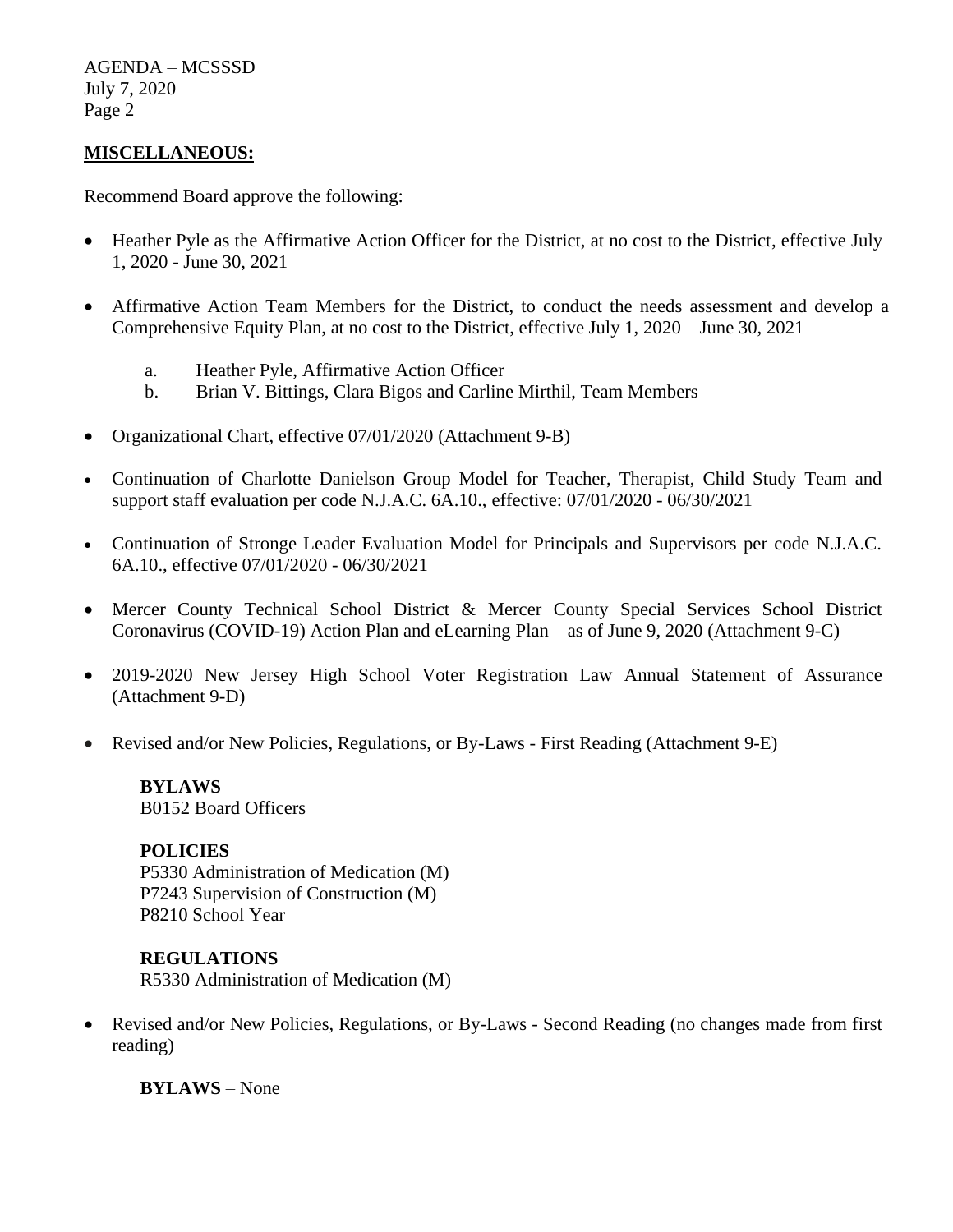AGENDA – MCSSSD July 7, 2020 Page 3

> **POLICIES** – P1581 Domestic Violence (M) P2422 Health and Physical Education (M) P8220 School Day (M) P8462 Reporting Potentially Missing or Abused Children (M)

**REGULATIONS** – R1581 Domestic Violence (M) R8220 School Closings (M)

**ABOLISHED** -None

### **REPORTS:**

Recommend Board approve the following:

• Fire and Security Drill(s) for the month of June 2020 - none

| <b>Month</b> | <b>Investigations</b> | <b>HIB</b> | Non-HIB |
|--------------|-----------------------|------------|---------|
| July         |                       |            |         |
| August       |                       |            |         |
| September    |                       |            |         |
| October      |                       |            |         |
| November     |                       |            |         |
| December     |                       |            |         |
| January      |                       |            |         |
| February     |                       |            |         |
| March        |                       |            |         |
| April        |                       |            |         |
| May          |                       |            |         |
| June         |                       |            |         |
| <b>TOTAL</b> |                       |            |         |

• Harassment, Intimidation & Bullying as of June 2020:

• Enrollment Data as of June 2020

|                 | July | Aug | <b>Sep</b> | Oct | <b>Nov</b>      | <b>Dec</b> | Jan | Feb | Mar | Apr | May | June |
|-----------------|------|-----|------------|-----|-----------------|------------|-----|-----|-----|-----|-----|------|
| $2018-$<br>2019 | 454  | 454 | 547        | 567 | 57 <sup>1</sup> | 575        | 579 | 580 | 581 | 586 | 587 | 588  |
| 2019-<br>2020   | 497  | 498 | 548        | 546 | 546             | 551        | 544 | 559 | 563 | 561 | 561 | 560  |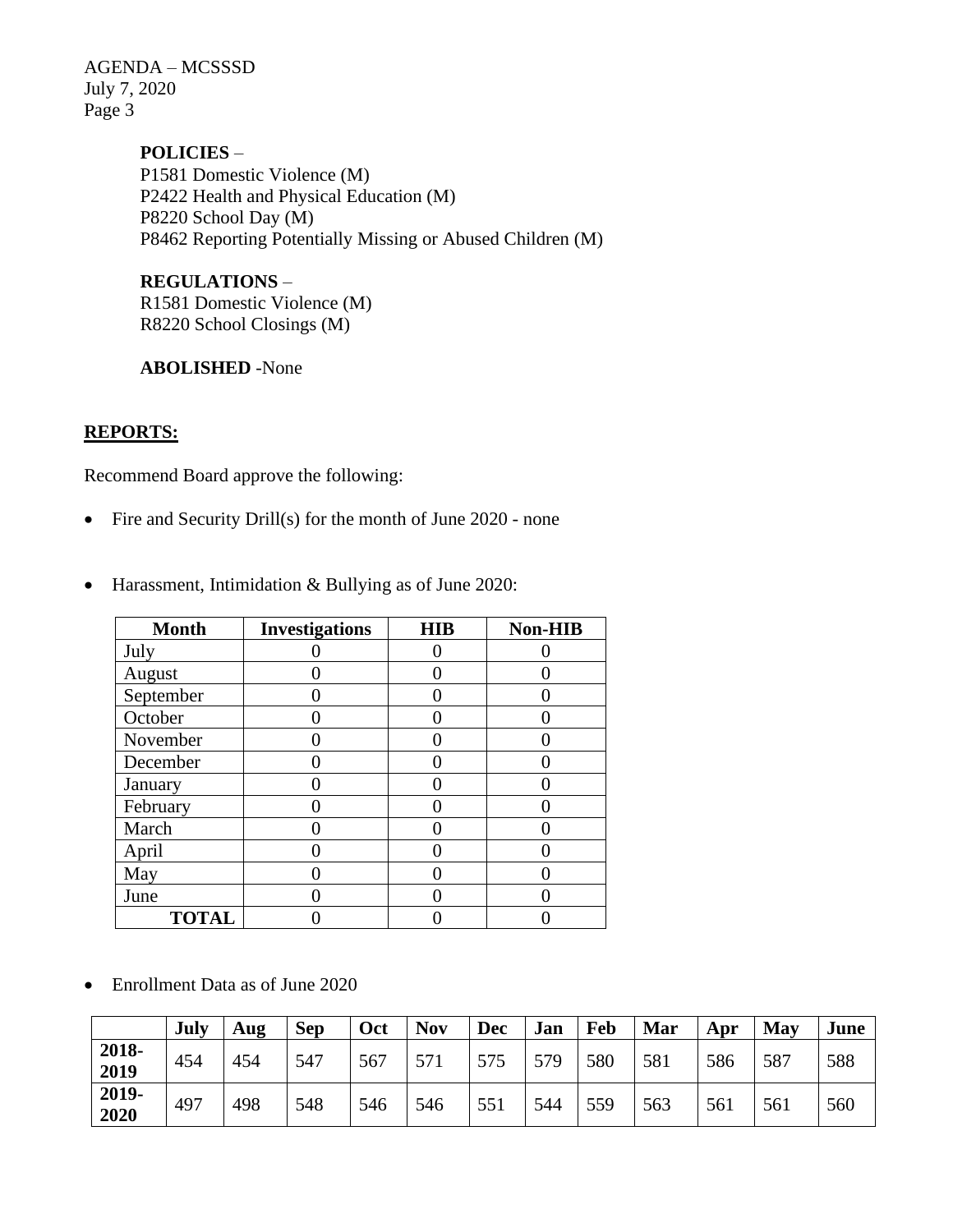|                                 | 05/30/2020 | 06/30/2020 |
|---------------------------------|------------|------------|
| Mercer High School              | 252        | 252        |
| <b>Mercer Elementary School</b> | 208        |            |
| <b>Regional Day</b>             |            |            |
| Joseph F. Cappello School       |            |            |
| TOTAL:                          |            |            |

## 11. **NEW BUSINESS**

Recommend Board approve the following:

- a. Approve addendums to the 2019-2020 bus route contracts re-negotiated pursuant to the Implementation of P.L. 2020, Chapter 27 (attachments 11-a).
- b. Approve Kiker Learning Instructional Technology & Design to provide Professional Development training for all MCSSSD staff district-wide on September 8 and 9, 2020. The Kiker Learning Google for Education workshops will be provided by Richard Kiker and support staff on-line virtual training, cost not to exceed \$7,000.
- c. Approve renewal of contract with Software Advantage, Inc., for the microTRIPS software transportation service for 2020/2021 school year in the amount of \$4,000 (Attachment 11-c).
- d. Approve renewal of software agreement with School Dude Solutions Incorporated for State mandated automated work order system, as required by N.J.A.C. 6A:23A-6.9 for the period July 1, 2020 through Jun 30, 2021 renewal amount not to exceed \$6,754.24.
- e. Approve Heritage/Stewart Business Systems to cover maintenance on the following: District owned Canon machine; #LTA00508 at Joseph F Cappello School for the amount of \$56.50/month, includes 10,000 b/w per month for the period 7/1/2020 through 6/30/2021.
- f. Approve Stewart Business Systems to cover maintenance on the following District owned Xerox Machines ; #FMA015782/Mercer Elementary School, #FMA015795/Business Office, #VDR570068/Administration, #WTM766578/Joseph F Cappello School, #AYX991138/ Transportation Dept, #VDR556579/Assistant Superintendent Office, #FLB026965/Regional Day School, #XKP068909/Regional Day School, cost in the amount of \$2,325 per quarter, coverage cpc at \$0.01350 b/w and \$0.11000 color for the period 7/1/2020 through 6/30/2021 (Attachment 11-f).
- g. Staff and Student Travel (Attachment 11-g).
- h. Approve the following Request for Proposal, 21-01, 02, & 03 for Therapy Service vendors on an as needed basis for the 2020/21 school year: